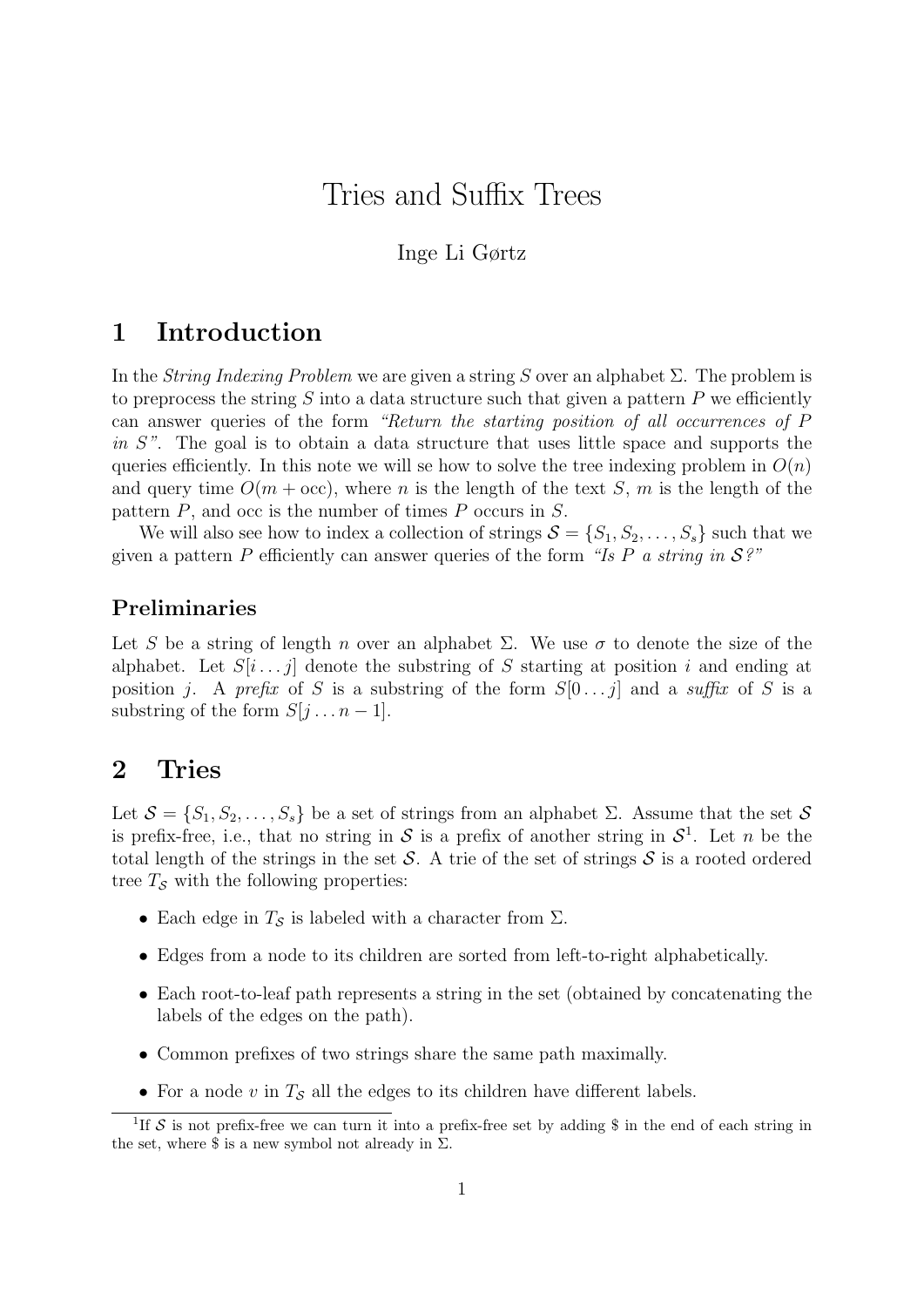

Figure 1: Trie over the set of strings  $S = \{\text{boat}, \text{bay}, \text{ape}, \text{cat}, \text{apple}, \text{star}, \text{bat}, \text{car}, \text{stay}\}.$ 

• Each leaf has a label indicating which string in the set it represents.

See Figure 1 for an example.

Each node v in  $T<sub>S</sub>$  represents the string obtained by concatenating the labels of the edges on the path from the root to v. We will call this string str(v). A string represented by a node in T is a prefix of one or more strings in the set  $\mathcal S$ . The number of leaves in a subtree rooted at a node  $v$  is equal to the number of strings from the set that has the string  $str(v)$  as a prefix.

**Properties** The trie  $T<sub>S</sub>$  has the following properties:

- The number of nodes in  $T_S$  is  $O(n)$ .
- The number of leaves in  $T_S$  is s.
- A node in  $T<sub>S</sub>$  has at most  $\sigma$  children.
- The height of  $T_{\mathcal{S}}$  is equal to the length of the longest string in  $\mathcal{S}$ .

#### 2.1 Matching

We can use the trie to search for a pattern P: Start in root and keep following edges according to the next character in  $P$ . If we reach a leaf after having read all of  $P$  then  $P$ is a string in the set  $\mathcal{S}$ . If at some point during the search we reach a node that does not have an outgoing edge labeled with the next character of  $P$ , then  $P$  is not a string in  $S$ .

The time it takes to search for a pattern P of length m is  $O(\sigma m)$ . In each node we have to determine which edge to follow. A simple comparison to the character of each edge out of the node gives us  $O(\sigma)$  time in each node. In total this gives us a running time of  $O(\sigma m)$ , where  $m = |P|$ . For constant size alphabets this gives a search time of  $O(m)$ .

Lemma 1 Given a trie over a collection of strings of total length n over an alphabet of size  $O(1)$  we can search for a pattern P of length m in  $O(m)$  time.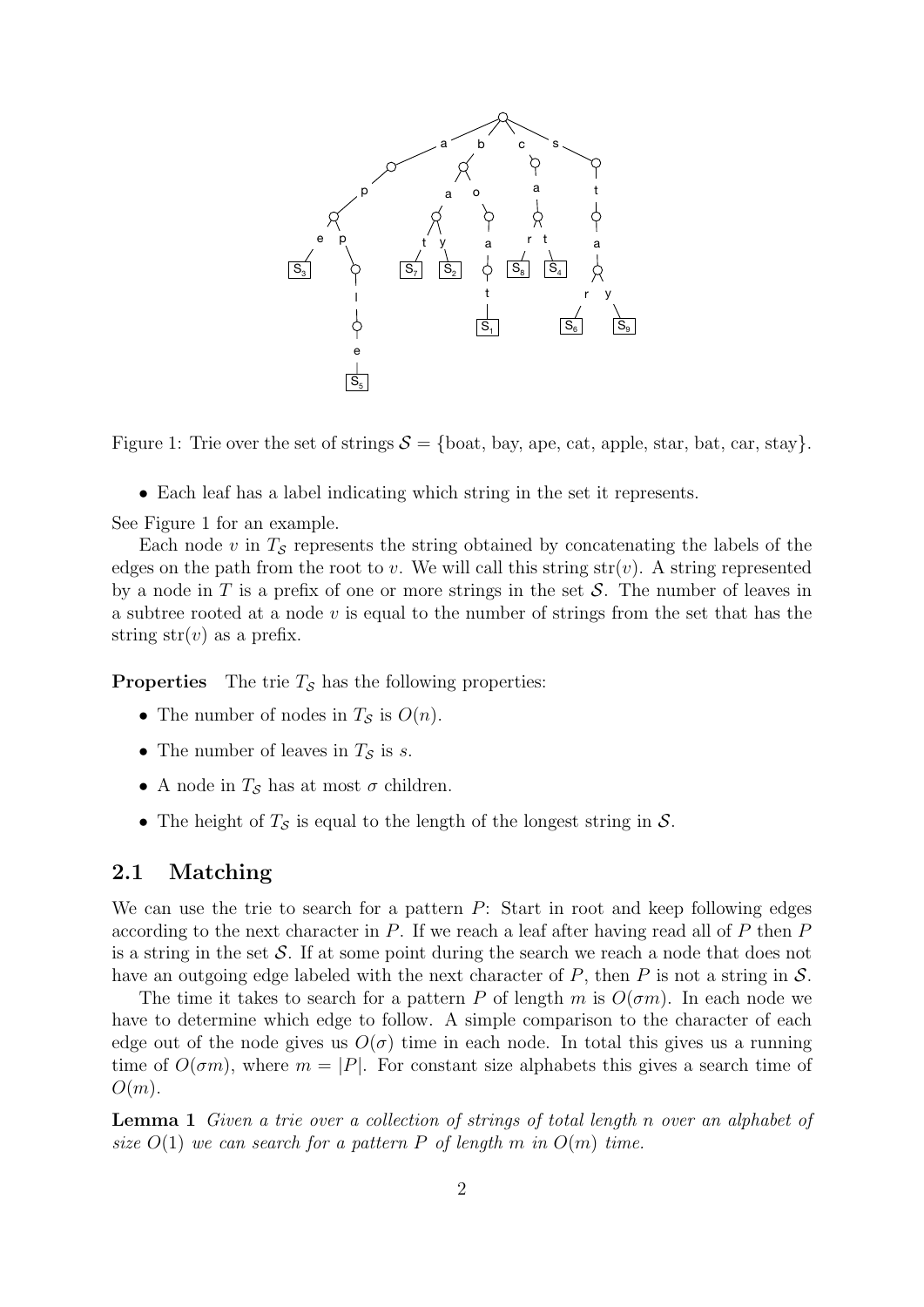#### 2.1.1 Prefix Search

We can also use the trie to search for all strings that starts with  $P$ , i.e. that has  $P$  as a prefix. Simply search for  $P$  the same way as before. If the search for  $P$  ends in a node  $v$  after having read all characters of  $P$  then all strings that corresponds to a leaf in the subtree of  $v$  starts with the pattern  $P$ . We can now return all such strings by traversing the subtree and returning the values stored in the leaves.

**Example** If we search for  $P = st$  in the trie in Figure 1 we can see that  $S_6$  and  $S_9$  both has  $P$  as a prefix.

The running time of a prefix search is  $O(m + |T_{\mathcal{S}}(v)|)$ , where  $T_{\mathcal{S}}(v)$  is the subtree rooted at v and  $|T_{\mathcal{S}}(v)|$  is the size of the subtree  $T_{\mathcal{S}}(v)$ . In the worst case the size of  $T<sub>S</sub>(v)$  is  $\Theta(n)$ . In the next section we will see how to improve the running time of a prefix search to  $O(m + \text{occ})$ , where occ is the number of strings that has P as a prefix.

#### 2.2 Construction of tries

Assume that the alphabet has constant size. To build the trie we can use an incremental algorithm inserting the strings one at a time. Let  $n_i$  be the length of the string  $S_i$ . To insert a string  $S_i$  into the trie  $T_s$ , we first follow the path from the root matching  $S_i$  until we cannot continue any further. Since the set is prefix free the node  $v$  we end in will be an internal node in  $T_{\mathcal{S}}$ . Assume we matched  $S_i[1 \dots j]$  up til now. Then we add a path starting in v with edge labels equal to the remaining part of  $S_i$ , ie.,  $S_i[j+1 \ldots n_i]$ . The length of the new inserted path is  $n_i - j$ . The time to insert the string  $S_i$  is  $O(n_i)$ : We use  $O(j)$  time to follow the path and  $O(n_i - j)$  to insert the new path.

The total time to insert all the strings is bounded by

$$
\sum_{i=1}^{s} O(n_i) = O(n).
$$

#### 2.3 Large alphabets

If the size of the alphabet is non-constant then we can use a dictionary data structure in each node to quickly find the correct edge to follow.

If we use a balanced binary search tree the the time spent in each node is  $O(\log \sigma)$ , giving us a search time of  $O(m \log \sigma)$ . The time to construct the trie is then

$$
\sum_{i=1}^{s} O(n_i \log \sigma) = O(n \log \sigma).
$$

If we use a hashtable then the time spent in each node is *expected*  $O(1)$ , giving us an expected search time of  $O(m)$  and  $O(n)$  expected construction time.

#### 3 Compact Tries

In this section we will show how to speed up the running time of the prefix search and at the same time save space.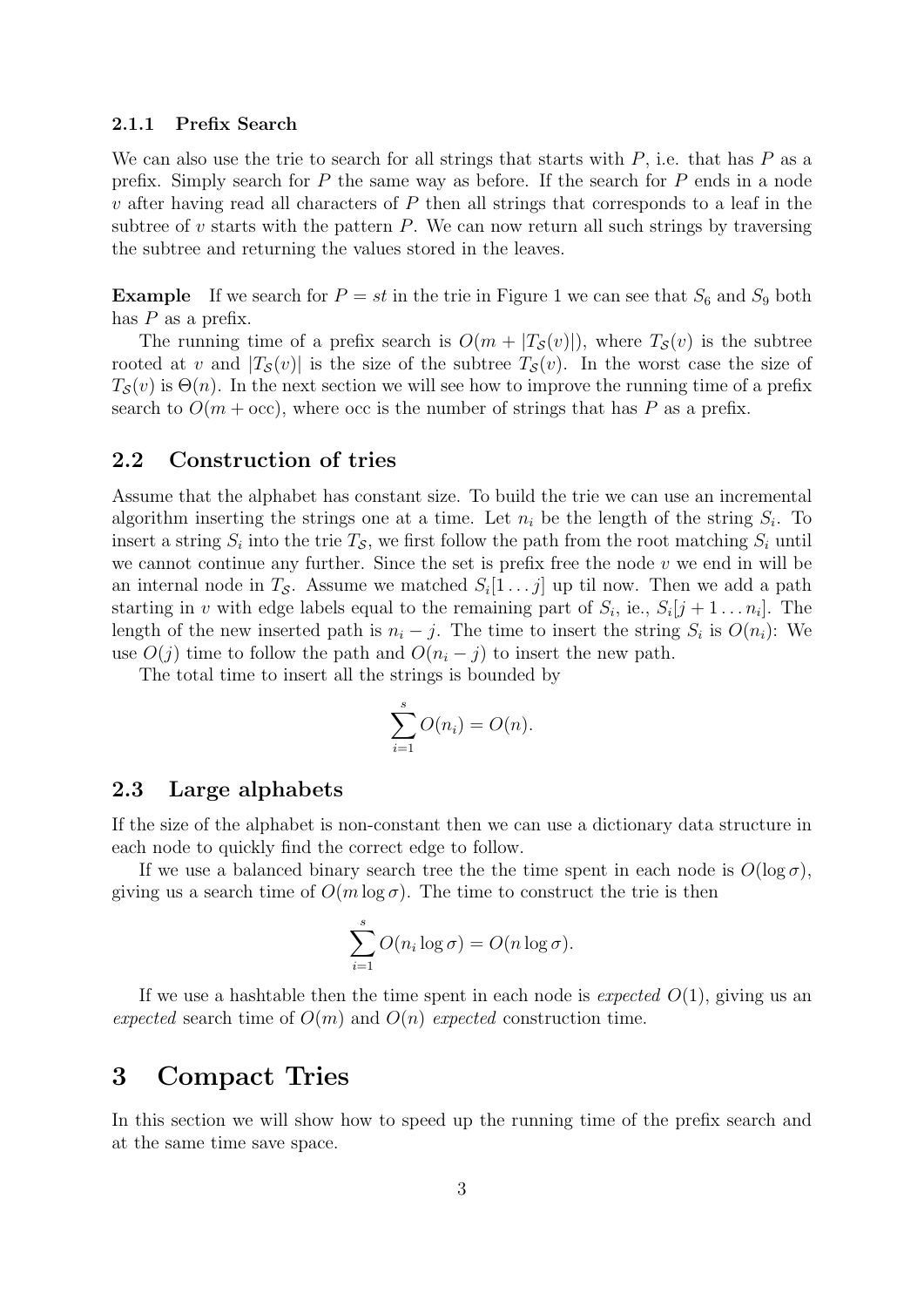



Figure 2: (a) shows the tree  $T'$  obtained from the trie in Figure 1 by contracting paths. (b) shows the compact trie over the set of strings  $S = \{\text{boat}, \text{bay}, \text{ape}, \text{cat}, \text{apple}, \text{star}, \text{...}\}$ bat, car, stay}. It can be obtained from (a) by replacing labels on edges with indexes into the strings.

The trie  $T<sub>S</sub>$  over the set of strings S can have many nodes with only one child and there can be long paths of nodes with a single child. We construct a new tree  $T'_{\mathcal{S}}$  by contracting each such path into a single edge as follows. Merge all nodes with only one child with their parent, and concatenate the label of the edge out of v with the label of its parent. This gives us a tree where all internal nodes have at least two children. The number of nodes in this tree is  $O(s)$ . See example in Figure 2(a).

The tree  $T'_{\mathcal{S}}$  still uses  $O(n)$  space since the total length of all labels can be strictly larger than the number of nodes in the tree. But we can replace the labels/strings on the edges with indexes into the set of strings. This requires that we save the set of strings, so in total we still use  $O(n)$  space, but the space used by the trie is only  $O(s)$ . This trie is called the *compact trie* over the set S. See Figure 2(b) for an example.

**Properties** The compact trie  $T_c$  has the following properties:

- The number of nodes in  $T_c$  is  $O(s)$ .
- The number of leaves in  $T_c$  is s.
- A node in  $T_c$  has at most  $\sigma$  children.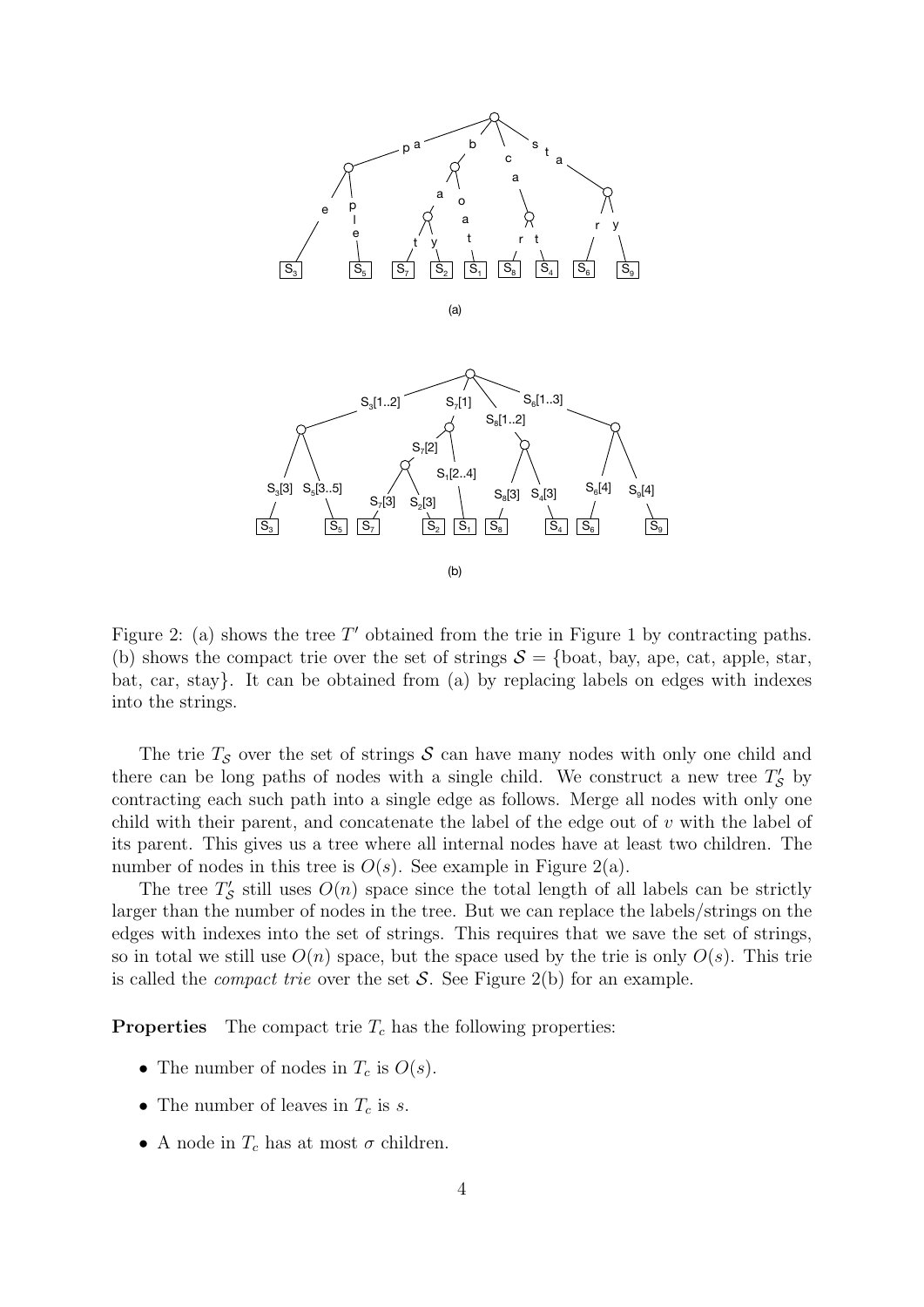• The height of  $T_c$  is at most the length of the longest string in S.

The compact trie can be constructed in  $O(n)$  time for alphabets of constant size. For large alphabets we can build the trie in  $O(n \log \sigma)$  time using balanced binary search trees as described in Section 2.3, or hash tables giving an expected construction time of  $O(n).$ 

Search We can search in the compact trie the same way as in the trie. Searching for a pattern P of length m takes time  $O(m)$  if the size of the alphabet is a constant. If not we can use the techniques from Section 2.3 to search in  $O(m \log \sigma)$ .

**Prefix Search** We can perform a prefix search the same way as in the trie. We might end the search on the middle of an edge. To find all strings that have  $P$  as a prefix, we traverse the subtree below that edge and return the name of the strings saved in the leaves. The time is now improved compared to the prefix search in the trie. To prove this we need the following property of trees:

Let T be a tree where all internal nodes have at least 2 children. Then the number of internal nodes in  $T$  is at most the number of leaves in  $T$  -1.

We can now analyse the running time of a prefix query. The time for a prefix query is the time to search for P plus the time to traverse the subtree  $T_c(e)$  under the edge e that we end on. Each leaf in  $T_c(e)$  corresponds to a string in S that has P as a prefix, thus the number of leaves in the subtree  $T_c(e)$  is equal to occ. Since all internal nodes in a compact trie has at least two children then the number of internal nodes in  $T_c(e)$  is at most occ. We can do the tree traversal in linear time in the size of the subtree. Thus the running time of the query is  $O(m) + O(|T_c(e)|) = O(m) + O(\text{occ}) = O(m + \text{occ})$  for alphabets of constant size. For large alphabets the running time is  $O(m \log \sigma + \text{occ})$  if we use balanced binary search trees and expected  $O(m + \text{occ})$  if we use hashtables.

Lemma 2 Given a compact trie over a collection of strings of total length n over an alphabet of size  $O(1)$  we can search for a pattern P of length m in  $O(m)$  time and do prefix searches in time  $O(m + occ)$ .

### 4 Suffix Trees

In this section we will show how to solve the string indexing problem in  $O(m)$  query time and  $O(n)$  space.

A suffix tree of a string S is the compact trie over all suffixes of S. We add a new character \$ not already in  $\Sigma$  in the end of S to ensure that the set of the suffixes are prefix free. Each leaf in the suffix tree has a number that indicates which suffix of S it corresponds to. That is, the leaf corresponding to the whole string has label 0, the leaf corresponding to the suffix starting at position two in string has label 1, and so on. See Figure 3 for an example. When we draw suffix trees in this note, we will draw them with labels on the edges as in Figure 3(b) for clarity. When implemented they should always be with indexes into the string—otherwise the space will blow up by a linear factor.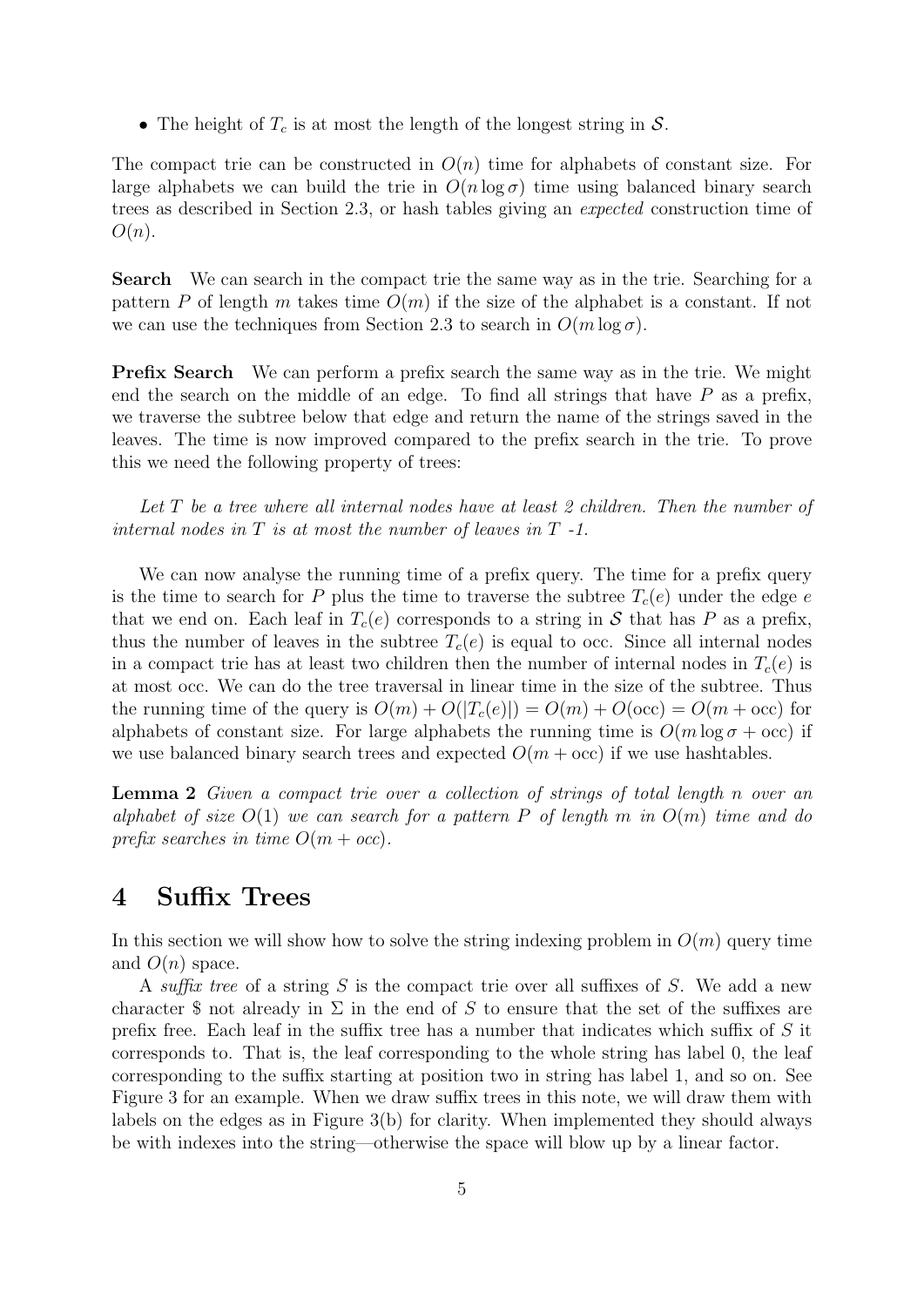

Figure 3: (a) Suffix tree for the string  $S = ababaab$ . (a) Suffix tree for S with labels on the edges instead of indexes into the string.

#### 4.1 Searching

We can use the suffix tree to find all occurrences of a pattern  $P$  in the string  $S$ . Just match  $P$  from the root following edges according to the next character in  $P$ . If the search stops before all of  $P$  is read, then  $P$  does not occur in  $S$ . Otherwise, the search stops on some edge e (or in a node). Now traverse the subtree below e and return the labels of the leaves in this subtree.

#### 4.2 Analysis

Let n be the length of S. The suffix tree uses  $O(n)$  space, since there are  $n+1$  suffixes of the string S\$. In addition to this we need to save the string S\$. In total our index uses  $O(n)$  space.

Using the algorithm to build a compact trie we can construct the suffix tree in  $O(n^2 \log \sigma)$  time or  $O(n^2)$  time if the alphabet has constant size.

There exists algorithms there can build a suffix tree in  $O(\text{sort}(n, \sigma))$  time, where  $O(\text{sort}(n, \sigma))$  is the time it takes to sort n elements from an alphabet of size  $\sigma$ . Thus if  $\sigma$  is constant the suffix tree can be constructed in  $O(n)$  time.

**Lemma 3** Let S be a string of length n over an alphabet of length  $\sigma$ . A suffix tree for S can be constructed in  $O(\text{sort}(n, \sigma))$  time and it supports search for a pattern P of length m in  $O(m \log \sigma + occ)$  time.

If the size of the alphabet is constant then the suffix tree for S can be constructed in  $O(n)$  time and it supports search for a pattern P of length m in  $O(m + occ)$  time.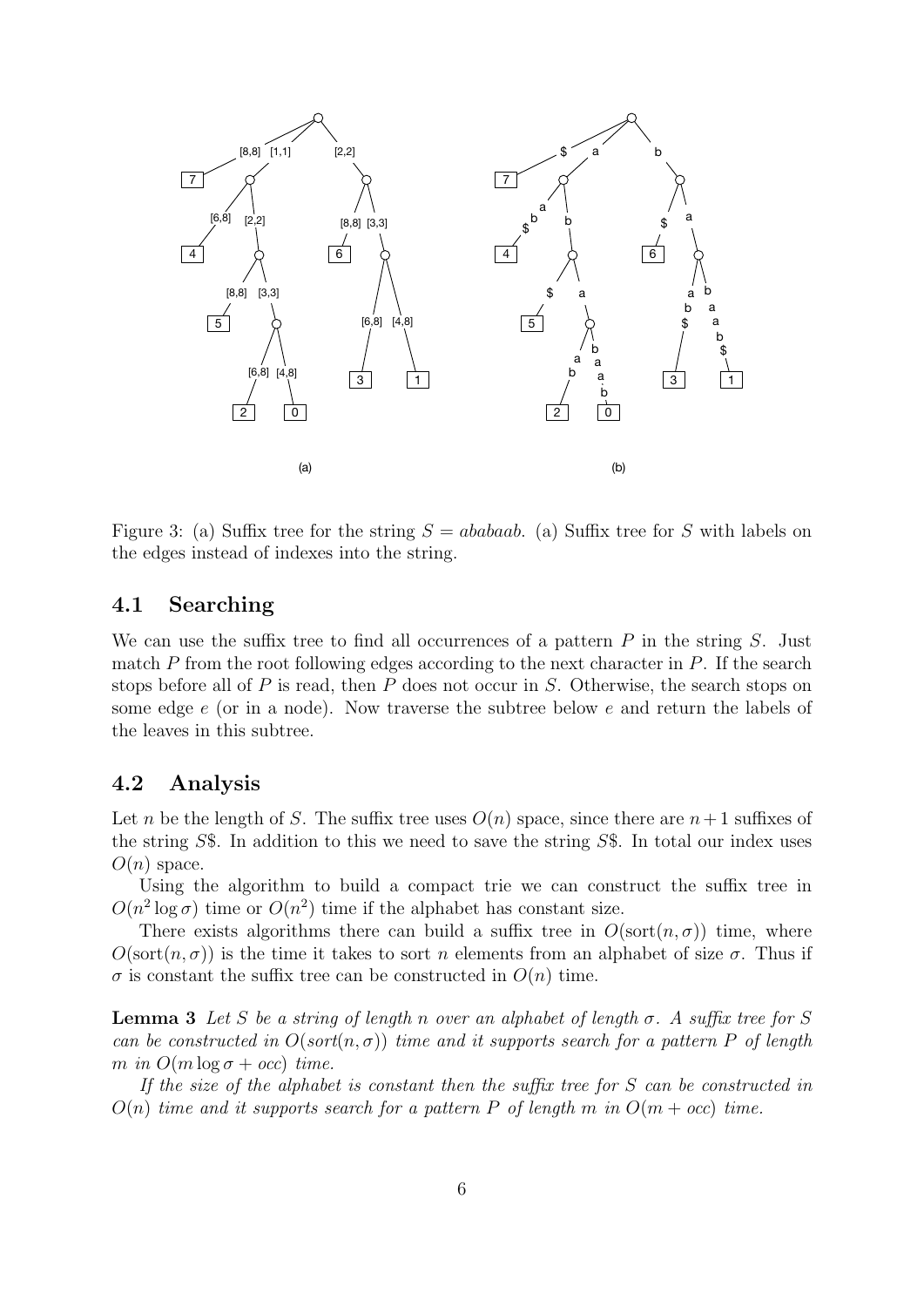

Figure 4: Generalized suffix tree for  $S_1 = ababcaab$  and  $S_2 = bbabcbaab$ .

#### 4.3 Applications: Longest Common Substring

A string is a common substring of two strings  $S_1$  and  $S_2$  if it is a substring of both  $S_1$ and  $S_2$ . A longest common substring of two strings  $S_1$  and  $S_2$  is the longest string that is a substring of both  $S_1$  and  $S_2$ .

**Example**  $S_1 = ababcaab$  and  $S_2 = bbabcbaab$ . The common substrings of  $S_1$  and  $S_2$ are a, b, c, aa, ab, ba, bc, aab, abc, bab, babc. The substring babc is the longest common substring of  $S_1$  and  $S_2$ .

Generalized suffix tree We can use a suffix tree to find the longest common substring of two strings  $S_1$  and  $S_2$  in linear time (assuming the size of the alphabet is  $O(1)$ ). First construct the suffix tree of the string  $S_1\$_1S_2\$_2$ , where  $\$_1$  and  $\$_2$  are new symbols not already in  $\Sigma$ . Label each leaf with either a  $\$_{1}$  or a  $\$_{2}$  in the following way: If the suffix corresponding to the leaf starts in  $S_1\$ <sub>1</sub> then label the leaf with  $\frac{1}{2}$  otherwise label it with  $\mathcal{S}_2$ . This can be done in linear time once the suffix tree is constructed: Do a depth first traversal of the tree to visit all leaves. In each leaf  $v$  check if the label indicating which suffix the leaf corresponds to is less than or equal to the length of  $S_1$ , ie., if label $(v) \leq |S_1|$ . If yes, then label the leaf v with  $\$_1$  otherwise with  $\$_2$ . This takes linear time in the size of the suffix tree. The size of the generalized suffix tree is  $O(|S_1\$_1S_2\$_2|)=O(|S_1|+|S_2|)$ .

This suffix tree T is also called the *generalized suffix tree of*  $S_1$  and  $S_2$  (See Figure 4 for an example).

Generalized suffix tree and longest common substring We can use the generalized suffix tree to find the longest common substring of  $S_1$  and  $S_2$ . Any node in T that has both a  $\$_{1}$  and a  $\$_{2}$  in its subtree corresponds to a substring that occurs in both  $S_1$